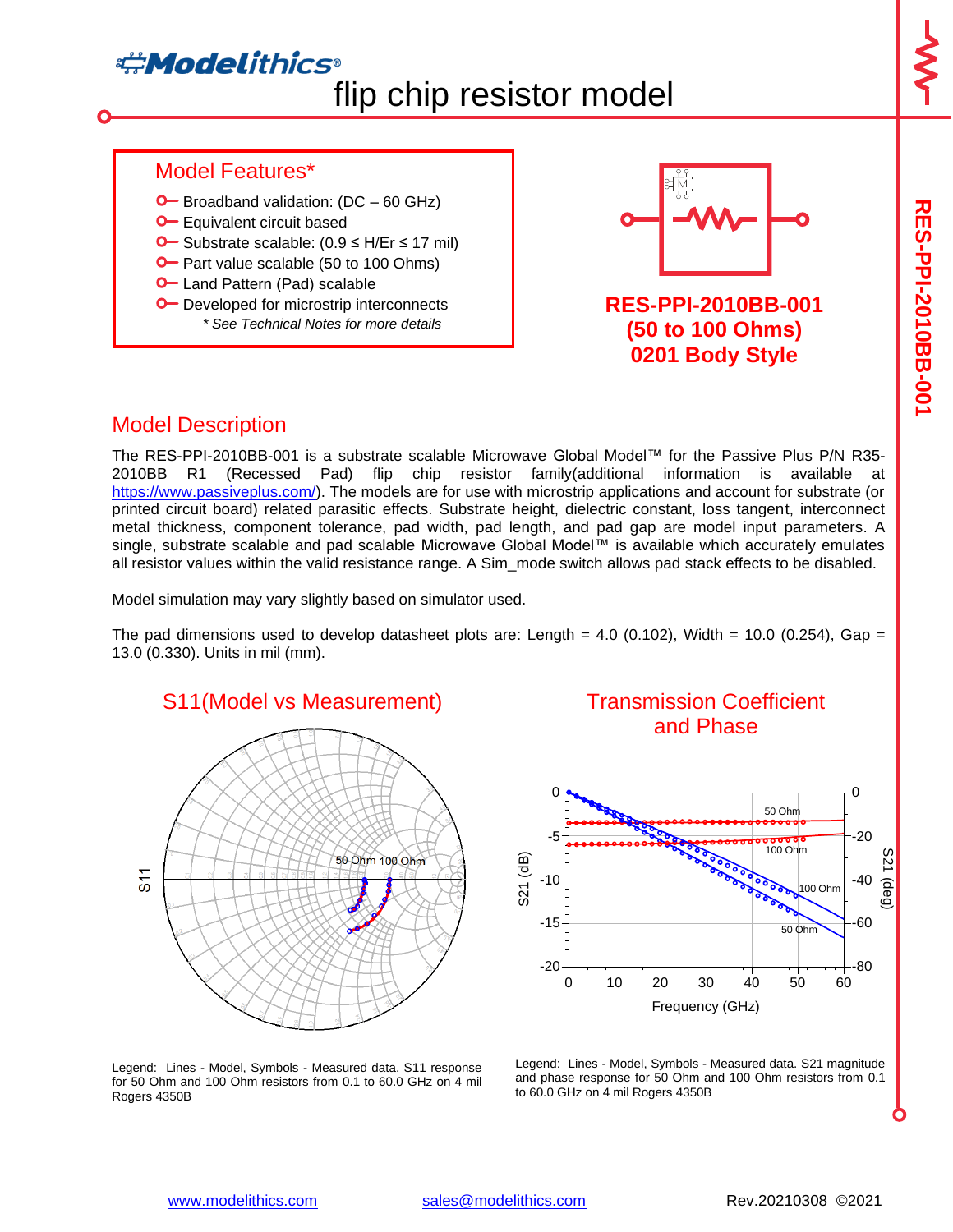**#Modelithics** 

# Technical Notes

- Two–port S-parameters were measured using a vector network analyzer and onboard probing with calibration referenced to the outside edges of the component pad stack.
- Resistors were measured in a 2-port series configuration using a 50-ohm microstrip test fixture. Models for alternative interconnect configurations (e.g. coplanar waveguide) are available upon request.
- Nominal part value range (50 to 100 Ohm)
	- **Tolerance on low value: 1%**
	- **Tolerance on high value: 1%**
	- Actual part value range (49.5 to 101 Ohm).
- Pad scalable models are validated with S-parameter measurements within the recommended pad range.
- Substrates used to extract the models: 4 mil Rogers 4350B, 20 mil Rogers 4350B, and 60 mil Rogers 4003C.
- Measurement validated substrate range of substrate height and dielectric constant ratios based on substrates used to develop model:

#### **0.9 ≤ H/Er ≤ 17 (mil) 0.02 ≤ H/Er ≤ 0.43 (mm)**

- Model validated to 60 GHz. Highest frequency for measurement validation: 55 GHz (4 mil Rogers 4350B), 25 GHz (20 mil Rogers 4350B), and 10 GHz (60 mil Rogers 4003C).
- Multiple simulation modes (Sim\_mode) are available - full mode, ideal mode and no pad stack.

### Device Image



Reference planes at pad edge

# Resistor Values (Ohms)



Highlighted resistor values are measurement-based models. Table shows 2 part values in the model range based on manufacturer's datasheet.



4.01 (0.102) ≤ PADL ≤ 8.01 (0.2036) 10 (0.254) ≤ PADW ≤ 14.0 (0.3556) 13.0 (0.33) ≤ PADG ≤ 13.0 (0.33)

Units in mils (mm)

#### Model Input Parameters

- R Nominal component value in ohms. The full parasitic model is invoked if the part value is within the valid limits of the model, otherwise an ideal element model is used.
- Subst Microstrip substrate instance name. The model will reference the named substrate instance to obtain values for H, Er, T and TanD.
- Sim\_mode 0 for full parasitic model, 1 for ideal element, 2 for removing pad effects.
- Pad mode  $-0$  for default to Sim\_mode, 1 for pads always in layout, 2 to remove pads in layout.
- Tolerance Tolerance of the part value. The nominal value for this parameter should be set to 1. Use for statistical distribution.
- Pad\_Width Width of land pattern footprint
- Pad Length Length of land pattern footprint
- Pad Gap Pad to pad spacing (inside pad edge - to - inside pad edge)
- R Discrete Discrete input parameter based on manufacturer available part values can be used for tuning and optimization. Overrides R input parameter.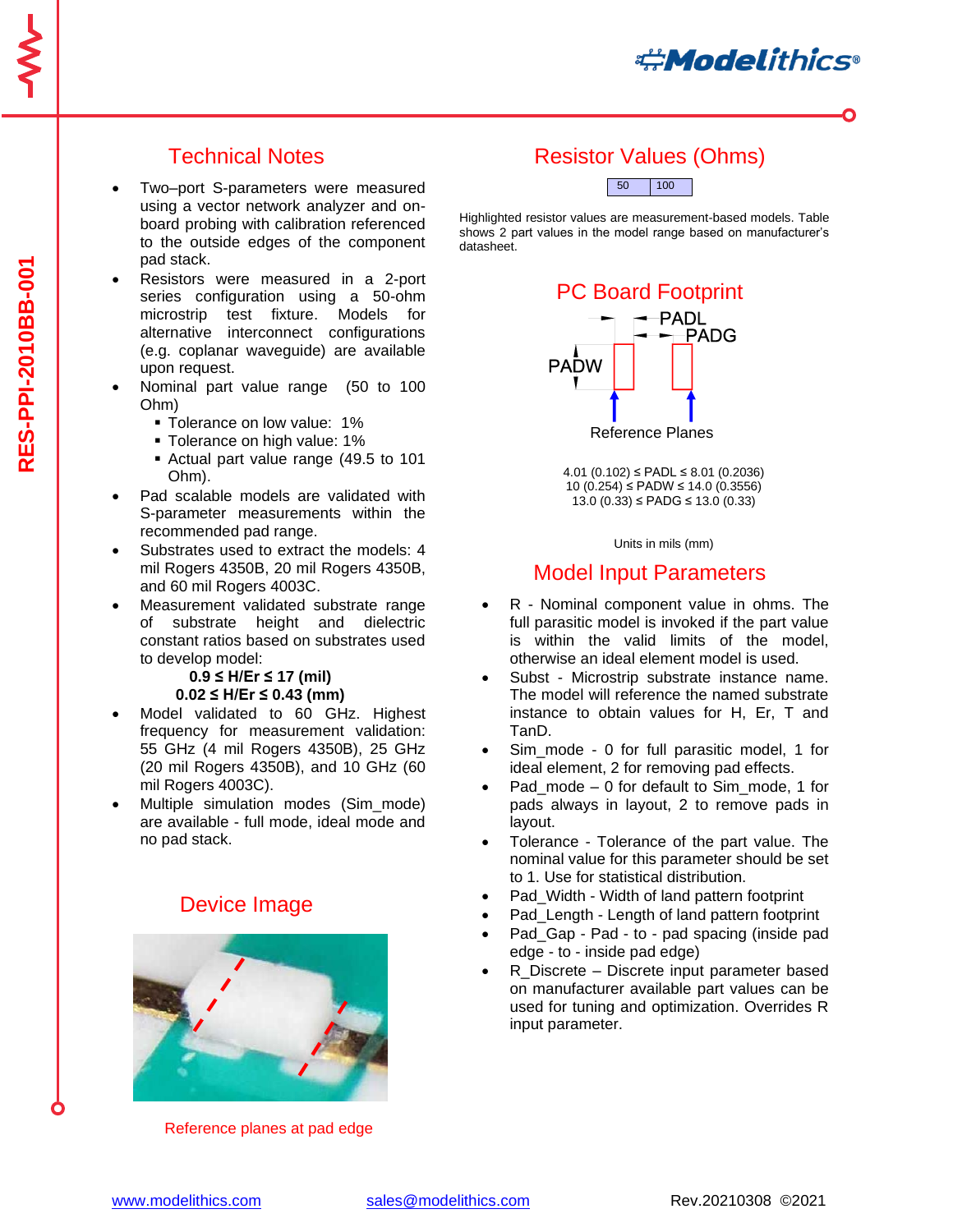



Legend:  $□$  50 Ω, + 100 Ω, Solid lines - Model data, Symbols - Measured data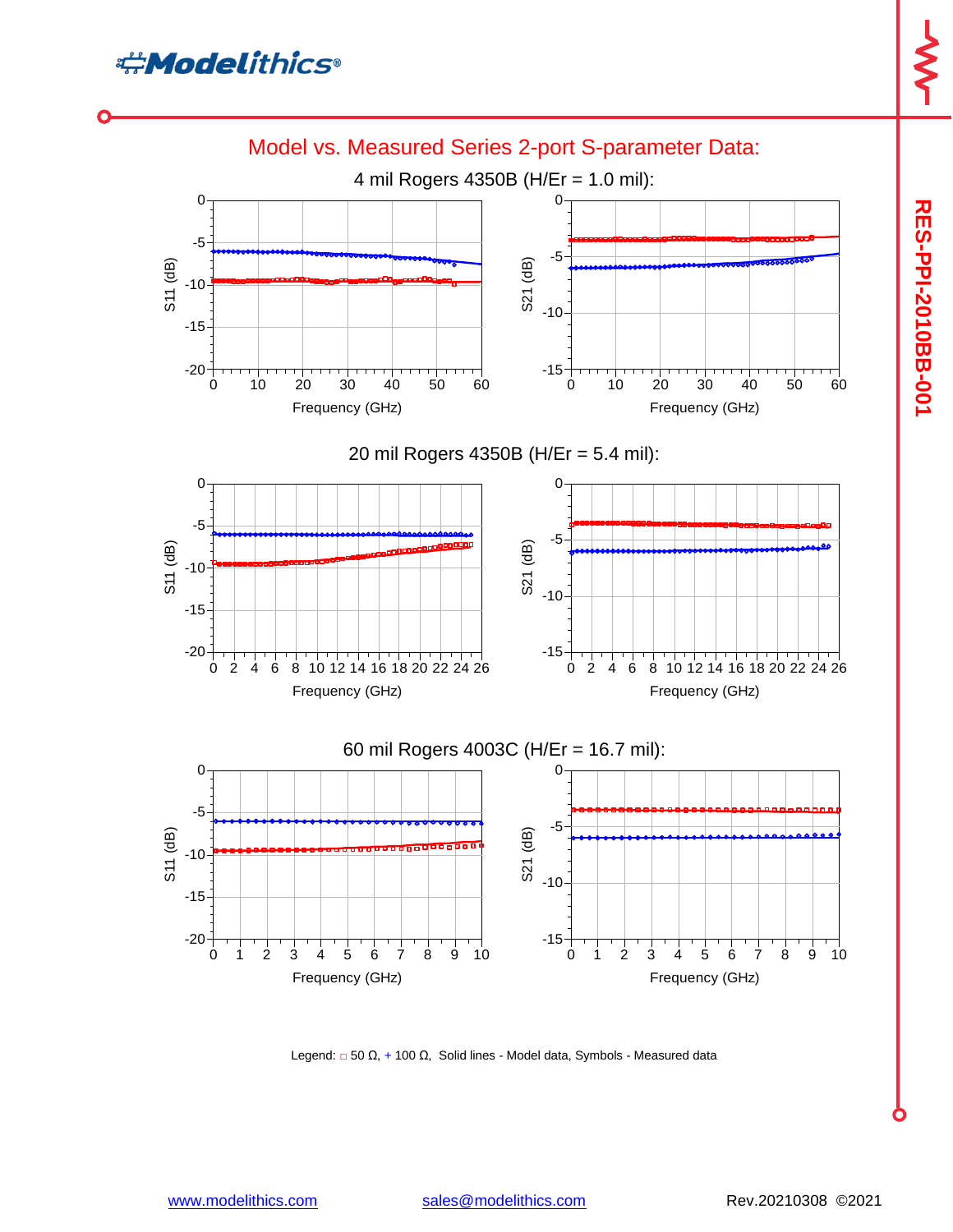

 $\bullet$ 

# Model and Datasheet Revision Notes

| 1/06/2021 | Original model and datasheet development |  |  |
|-----------|------------------------------------------|--|--|
|           |                                          |  |  |

3/08/2021 Updates to plot legend

#### [www.modelithics.com](http://www.modelithics.com/) [sales@modelithics.com](mailto:sales@modelithics.com) Rev. 20210308© 2021

Notice: Modelithics models represent as-measured characteristics of sample devices using specific testing and fixture configurations. The accuracy of models may vary as a result of differing device characteristics, test fixtures, or test conditions. No liability shall be assumed by Modelithics for use of its models, or for any infringement of rights of third parties that may result from their use. Modelithics reserves the right to revise its models and its product line without prior notice.